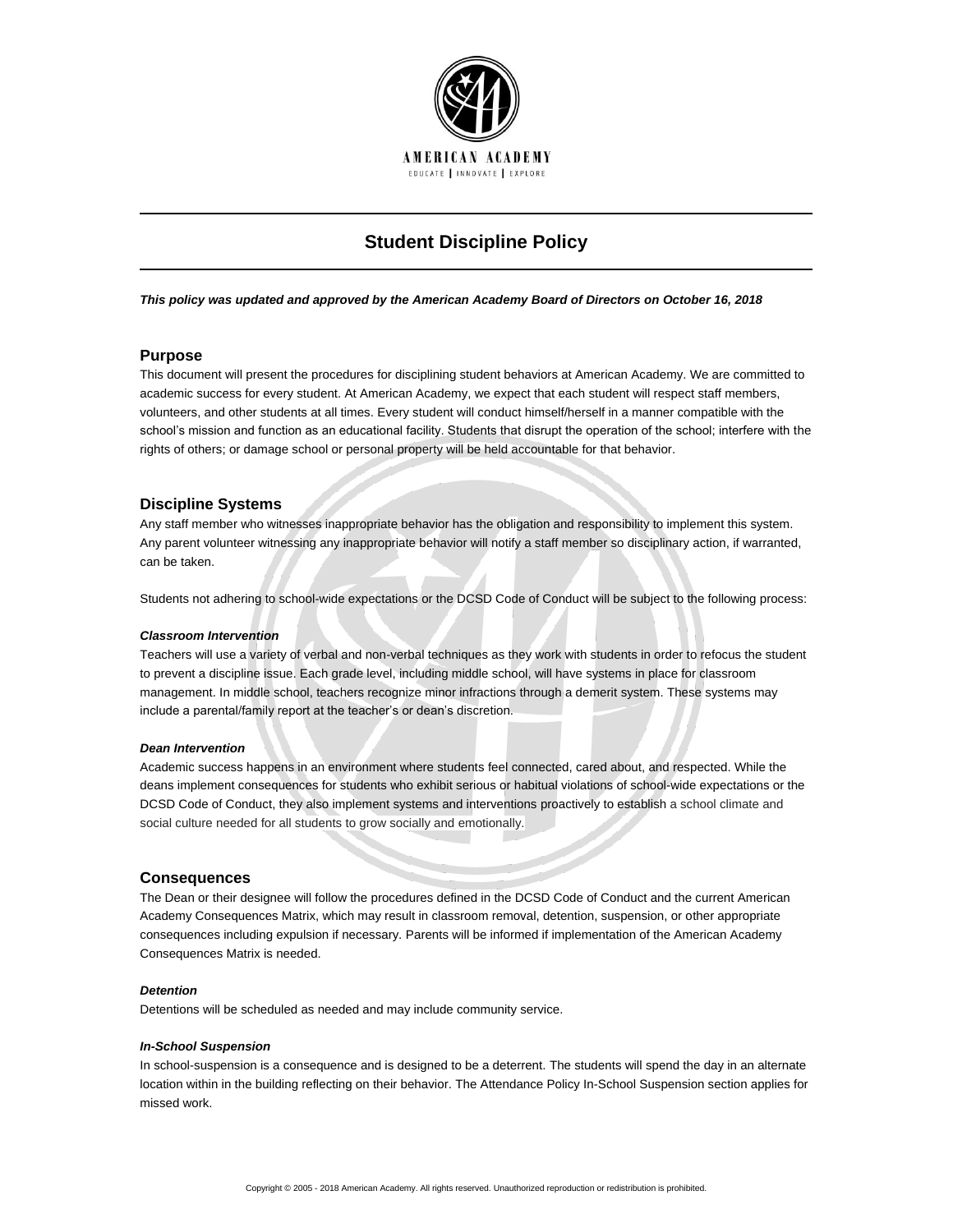## Out-of-School Suspension

Students serving out-of-school suspension will not report to school on the designated day(s) of their suspension. The **[Attendance Policy](http://www.americanacademyk8.org/aastaffhome/bod/policies/AttendancePolicy.pdf)** Out-of-School Suspension section applies for missed work.

#### *Severe Incidents*

Any incident that is considered severe will be handled using the Douglas County School District Code of Conduct.

## *Bus Behavior*

Any incident occurring on a school bus sanctioned by the school, such as buses for field trips, etc., will be handled in accordance with this policy.

#### *Overnight Field Trips*

Please refer to the **[Field Trip Policy](http://www.americanacademyk8.org/aastaffhome/bod/policies/FieldTripPolicy.pdf)** for discipline pertaining to overnight field trips and for the impact disciplinary issues can have on attendance qualification.

#### *Discipline of Habitually Disruptive Students*

Any student who is suspended two times for a material and substantial disruption during any one school year while at school or on school grounds, at a school-sanctioned activity or event, or while being transported in a school-approved vehicle may be subject to an individual remedial discipline plan developed in accordance with Douglas County School District Regulation JKC-R.

#### **Habitually Disruptive Students**

A "Habitually Disruptive Student" is any student who is suspended for reasons stated in Policy JKD/JKE (Student Suspension, Expulsion, and Classroom Removal), paragraphs 1 (willful disobedience), 4 (willful destruction or defacing school property), 5 (behavior which is detrimental), 7 (serious violation), 8 (weapons), 9 (drugs and alcohol) or 10 (robbery, or first or second degree assault) three times during the course of a school year or calendar year shall be declared a habitually disruptive student and shall be referred to DCSD for an expulsion hearing. in accordance with Douglas County School District Policy JKD/JKE and state law.

"Disruptive Behavior" refers to behavior initiated by the student which is willful and overt.

#### **Administrative Rights**

Deans and their designees have the right to make decisions based on their judgment and evidence for incidents where the student's intent is at issue.

#### **POLICY HISTORY**

*Original:* approved by the BOD on July 25, 2005 *Revision 1:* approved by the BOD on October 11, 2005 *Revision 2:* approved by the BOD on November 21, 2005 *Revision 3:* approved by the BOD on April 3, 2006 *Revision 4:* approved by the BOD on May 15, 2007 *Revision 5:* approved by the BOD on May 9, 2008 *Revision 6:* approved by the BOD on August 31, 2009 *Revision 7:* approved by the BOD on December 17, 2009 *Revision 8:* approved by the BOD on September 13, 2010 *Revision 9:* approved by the BOD on September 21, 2011 *Revision 10:* approved by the BOD on November 10, 2015 *Revision 11:* approved by the BOD on October 17, 2117

Student Discipline Policy, Approved October 16, 2018